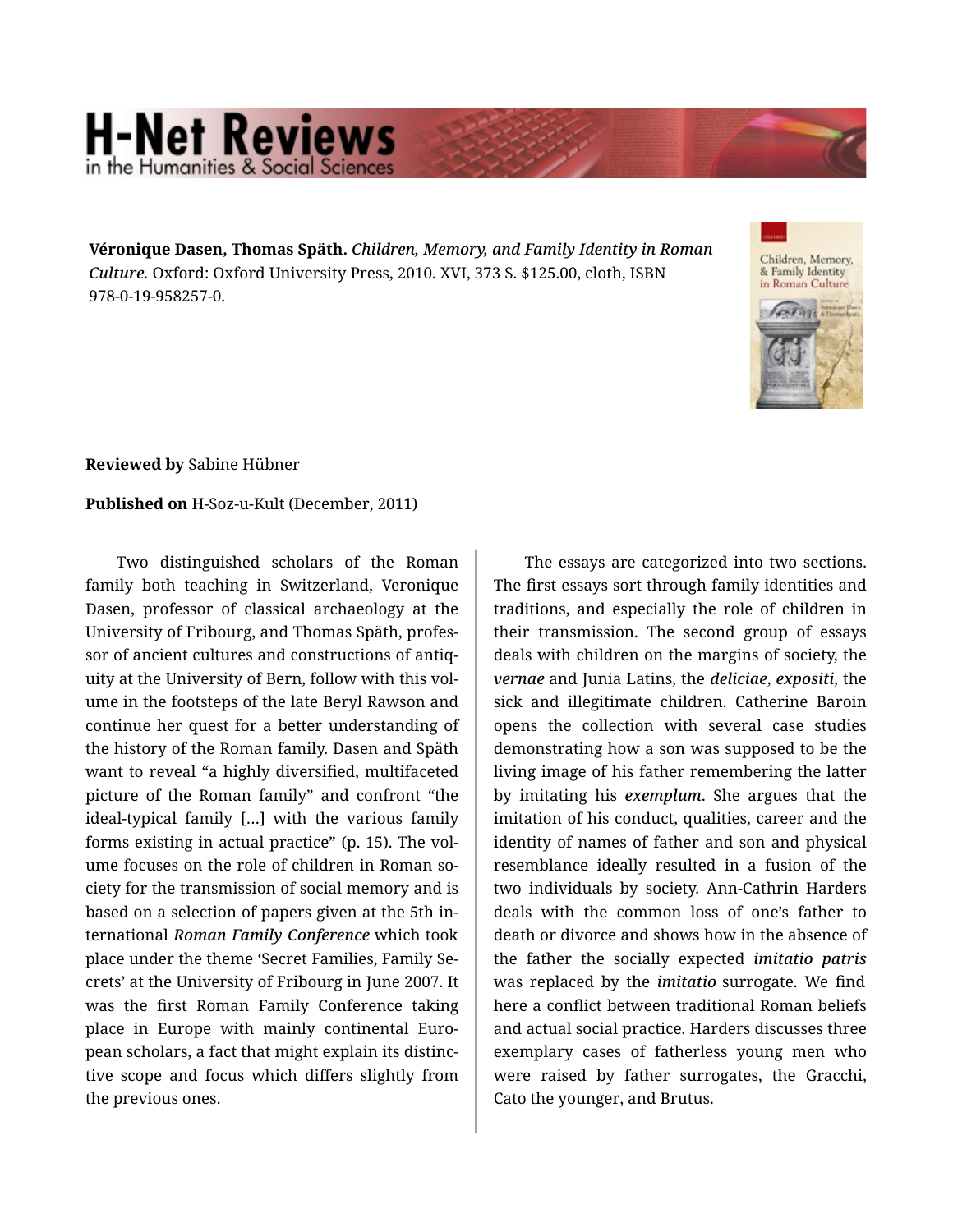Francesca Prescendi talks about the presence of children at religious ceremonies and the way and methods of religious instruction. She demon‐ strates how children learnt by observing adults performing religious rites without explanatory discourse, or by assisting them. Children were considered of cultic purity, a fundamental charac‐ teristic that made them desirable as assistant in religious rites or for priest apprenticeship. More‐ over, the preference for children whose parents were both still alive for certain rites is interpreted by Prescendi as a desire for perfection; having both parents alive was a symbolic value for in‐ tegrity and completeness. Michel Fuchs takes a look at children's representation in Augustan landscape paintings, especially in depictions of daily life and domestic cult. He comes to the con‐ clusion that boys were favored over girls in the public political religious sphere while girls accom‐ panied their mothers in rites for rural deities and cared for sacred gardens learning from their mothers through observation and imitation.

Véronique Dasen contributes a study on dif‐ ferent ways of honoring and memorizing one's ancestors in elite and non-elite families. She inter‐ prets the depiction of children in plaster masks among freedmen's families as their unique way of adopting aristocratic habits. In the absence of *imagines maiorum* of honorable ancestors, she ar‐ gues, freeborn children of a freedmen couple took over this function of perpetuating family memory and identity. The non-elite people valued their de‐ scendants more than their ancestors placing their pride in a future lineage. Yet, she suggests also an‐ other explanation for the increasing desire to keep a faithful memory of the facial features of a child, the growing popularity of Egyptian religion in Rome in the early imperial period. Thomas Späth discusses the gender-specific differences in Cicero's relationship with his son and his daugh‐ ter and comes to the conclusion that in both cases Cicero rationally exploited his children in his "specifically Roman paternal love" (p. 170) for maintaining family tradition and enhancing the

prestige of his *domus* among the Senate aristocra‐ cy. Ville Vuolanto examines the evidence for chil‐ dren as carriers of family memory in late antiqui‐ ty drawing on the writings of ecclesiastical au‐ thors of the late fourth and early fifth century. He concludes that despite the new ideal of ascetism and the Church taking over the role of the family in the commemoration of the dead, the impor‐ tance of children for family memory, perpetua‐ tion of the family name and tendance of the tombs remained unshaken.

The second part of the volume deals with chil‐ dren who were deliberately or accidentally ex‐ cluded from family memory. In the first chapter, Beryl Rawson analyzes the evidence for *vernae*, whom she interprets as slaves born at home, and discusses the flexibility of status in Roman society and the diverse roles of slave and ex-slave chil‐ dren in providing support and continuing family memory. Slave children seems to have been also circulated between households in form of loans, gifts, settlement of debts, or as transfer of proper‐ ty after death or divorce, which once more stress‐ es the fluidity of Roman society and the wide range of family relationships outside the house‐ hold. Francesca Mencacci cites passages from Seneca illustrating the little surprising differences in the relationships between fathers and their sons on the one hand, and masters and their *ver‐ nae* on the other hand. While fathers brought up their sons with strict *disciplina* from a very early age on, they found pleasure and entertainment in their young slaves' *garrulitas* and *lascivia* not permitted to free children. However, as Mencacci notes, these slave children also rarely enjoyed a close emotional bond with their masters and could be easily replaced. Her chapter serves as a foil for the next one by Christian Laes who deals with a similar topic, the so-called *delicia* children. He analyzes the wide-ranging use of the term *deli‐ ciae* in four poems of Statius' *Silvae*, from pet or lust object to foster child, and their function as ve‐ hicle for their aristocrat owners' display of wealth, luxury and social connections. In the fol‐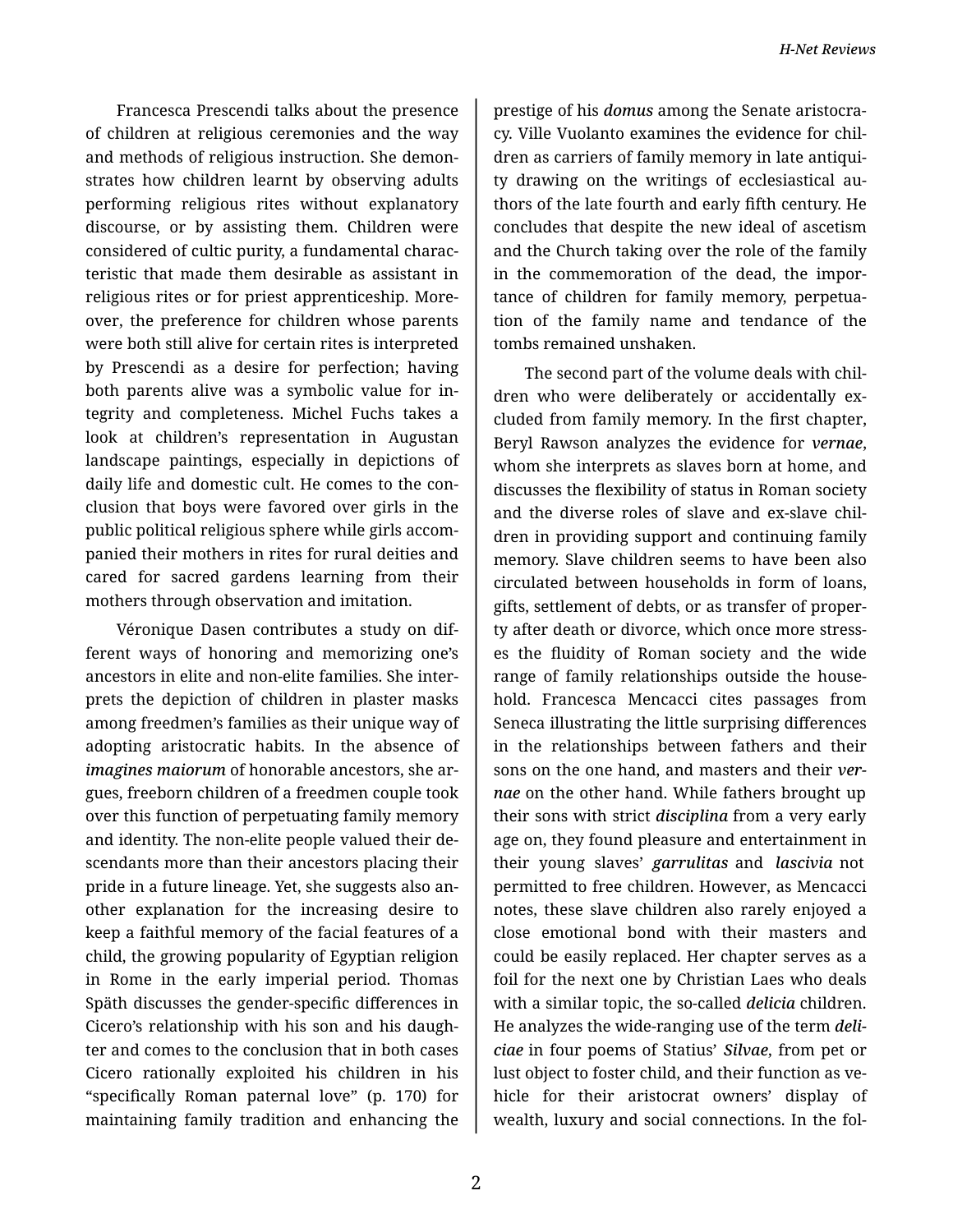lowing chapter, Daniele Gourevitch discusses var‐ ious case histories of sick children, most of them from imperial or senatorial families, and their re‐ spective care-givers mentioned in the writings of Galen. One of the most intriguing articles in this volume is Judith Evans Grubbs' chapter on expo‐ sure of children, the chances of their survival and later reunion with their natural parents. Philippe Moreau concludes the volume with an essay on the unquestionably rather rare cases of incestu‐ ous unions in Rome that resulted in offspring and these children's status in Roman society.

The usual difficulty with the edition of a col‐ lection of essays is coherence of papers. This is‐ sue, however, has been expertly solved here. Many of the contributions overlap thematically, occasionally even serve as foils for the next one and cite each other with frequent cross-refer‐ ences. The past four volumes of previous *Roman Family Conference* proceedings Beryl Rawson (ed.), The Family in Ancient Rome. New Perspec‐ tives, London 1986; Beryl Rawson (ed.), Marriage, Divorce, and Children in Ancient Rome, Oxford 1991; Beryl Rawson / Paul Weaver (eds), The Ro‐ man Family in Italy. Status, Sentiment, Space, Can‐ berra 1997; Michele George (ed.), The Roman Family in the Empire. Rome, Italy, and Beyond, Oxford 2005. expanded, however, each time the boundaries of topics on the Roman family methodologically, chronologically as well as geo‐ graphically. Especially the preceding 4th Roman Family volume, the first one not edited by Beryl Rawson but Michele George, extended its scope far beyond Italy in order to investigate regional diversity stretching the entire Roman Empire from Spain in the West to Egypt in the East, and from Gaul in the North to Roman Africa in the South. George (ed.), Roman Family in the Empire. This present volume, however, restricts itself again almost exclusively on the elite and sub-elite family of the city of Rome in late republican and early imperial times, reminding us of the begin‐ ning of family studies in the 1980s and the first *Roman Family Conference* held in Canberra in

1981. Rawson (ed.), Family in Ancient Rome. There are only few attempts to grasp the family of the lower social strata – that is not the small group of prosperous Roman freedmen, but the peasant farmers, small traders and craftsmen of the Roman empire who made up for around 95 percent of any ancient population. The contributions by Judith Evans Grubbs, a cross-cultural ap‐ proach to the exposure of unwanted children, and the one by Ville Vuolanto on the yet insufficiently studied topic of family life in late antiquity, consti‐ tute here the highly welcome exceptions.

Moreover, many of the contributions, such as the essays on slave children or Gourevitch's chap‐ ter on sick children, would have benefited from taking approaches and results from population studies of the ancient Mediterranean into consid‐ eration. Historical demography focusing on fertili‐ ty and mortality rates, average life expectancy, overlap of generations, household size and the life cycle of households on the one hand, and ecologi‐ cal factors, climatic stresses and disease environ‐ ments on the other, factors that all had a decisive influence on the composition of the family and the strategies it employed for its survival, has been one of the most progressive and lively debat‐ ed fields in ancient family studies in recent years at least in the Anglophone world. See e.g. Walter Scheidel (ed.), Debating Roman Demography, Lei‐ den 2001; Robert Sallares, Malaria and Rome. A History of Malaria in Ancient Italy, New York 2002; Sabine R. Huebner / David M. Ratzan (eds.), Growing up Fatherless in Antiquity, Cambridge 2009; Claire Holleran / April Pudsey (eds.), Demog‐ raphy and the Graeco-Roman World. New Insights and Approaches, Cambridge 2011.

Other chapters, such as Prescendi's contribu‐ tion on children and the transmission of religious knowledge and Moreau's essay on the children of incest would have greatly profited by including some cross-cultural comparison with other regions of the Roman world, such as the obvious case of apparently prolific incestuous marriages